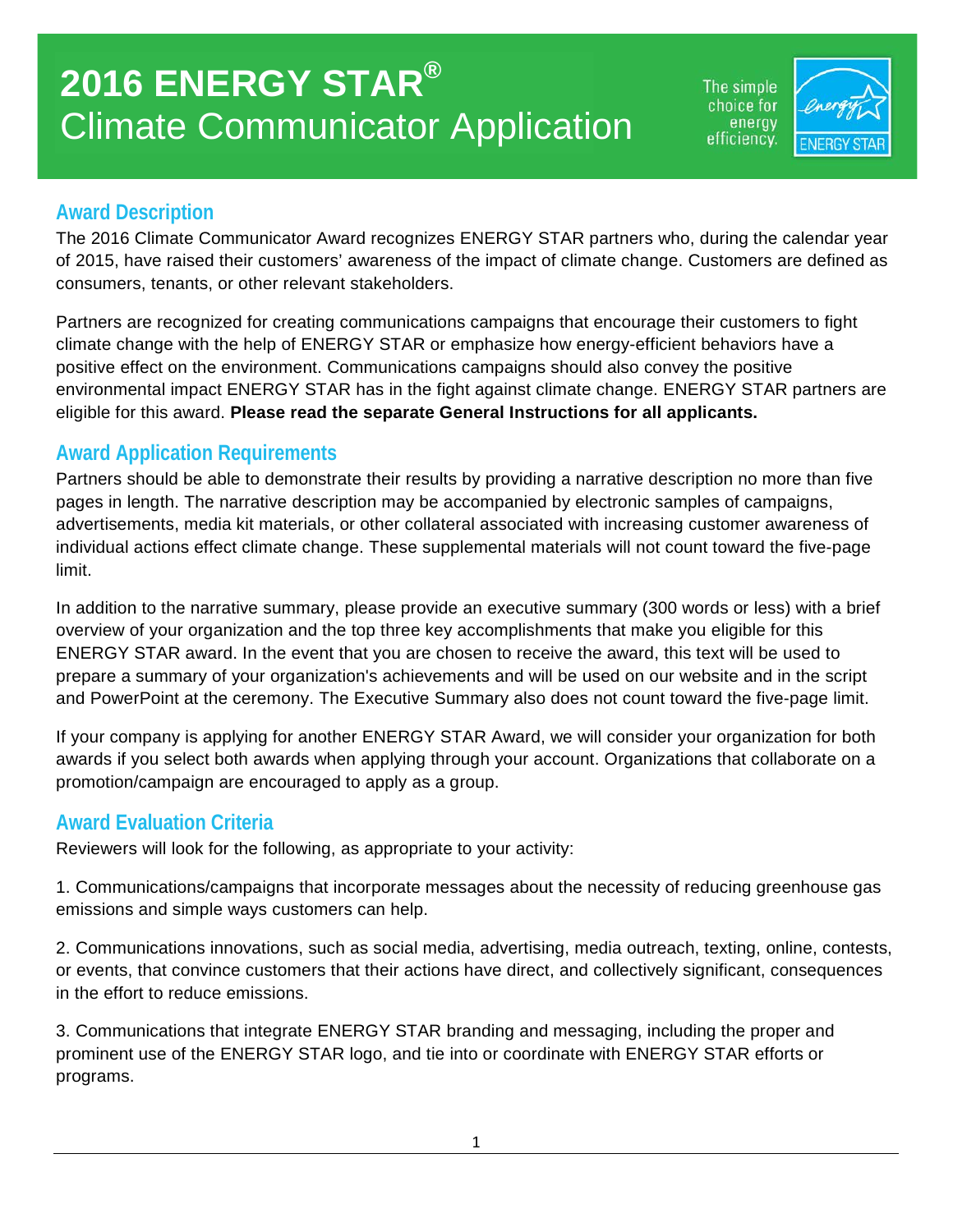# **2016 ENERGY STAR®** Climate Communicator Application

The simple hoice for: energy efficiency.



4. Communications that successfully link the increased efficiency of ENERGY STAR certified products, homes, or buildings with greenhouse gas emissions reductions.

Applicants must include the following in their narrative, as appropriate:

- Dates and location of activity(ies)
- Brief description of any partnering or cooperative aspects
- Imagery may be incorporated into the narrative or attached electronically as supplemental materials
- Measurable results, i.e., communications metrics, such as how many consumers/customers/tenants/owners did you reach? What actions were taken?
- Electronic examples of
	- Customer education materials
	- Electronic copies of placed print, radio and/or TV advertisements
	- Copies of magazine or newspaper articles
	- Screen captures of relevant webpage/social media content
	- Photos of in-store displays/other promotional or campaign activities
	- Photos of media events and/or samples of press materials that place activity in context of national initiative
	- Other documentation to support claims made in application

#### **Sample Messaging**

In the context of your ENERGY STAR messages, help customers understand how reducing energy use protects the climate. Below, we provide sample messages to raise customers' awareness of climate change and convey the positive environmental impact of ENERGY STAR. These are the types of messages reviewers will look for in communications campaigns when evaluating award applications.

- The fight against climate change starts by cutting energy waste and choosing ENERGY STAR. ENERGY STAR helps people across America make a real difference – while helping save money on utility bills.
- Climate change is a real and urgent global challenge, but we all have the power to help fight climate change through the choices we make every day. ENERGY STAR makes those choices easier by pointing the way to greater energy efficiency.
- When it comes to saving energy, saving money, and fighting climate change it's as simple as looking for the ENERGY STAR label.
- The ENERGY STAR label means this (product, home or building) meets strict requirements for energy efficiency and performance set by the U.S. EPA. In partnership with ENERGY STAR, we've helped people across America save \$360 billion on their energy bills and prevented 2.5 billion metric tons of carbon pollution in the fight against climate change since 1992.
- With EPA'S ENERGY STAR program, fighting climate change is something everyone can do. By choosing ENERGY STAR, people across America can cut energy waste, save money on energy bills, and help fight climate change.